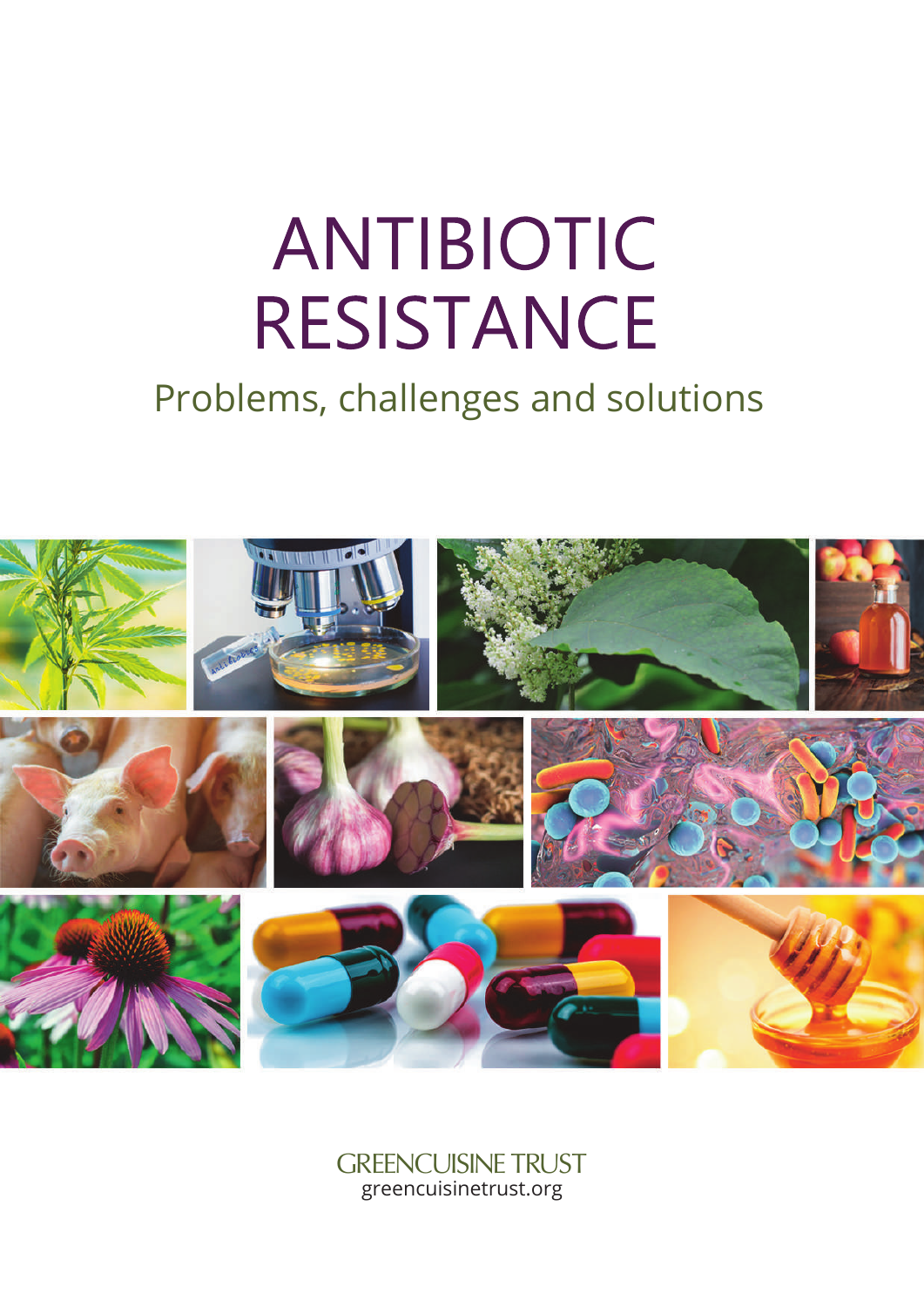## **THE PROBLEM**

Antibiotics are one of medicine's real success stories. Since their appearance nearly 100 years ago their ability to quickly kill or stop the growth of harmful bacteria has undoubtedly saved many people from chronic disease and even death.

In recent decades, however, antibiotic use has become a problem.

It's estimated that up to half of all the antibiotics prescribed are unnecessary or are not prescribed appropriately. 1 Too often, without a serologicallyconfirmed diagnosis, busy doctors may prescribe a broad-spectrum antibiotic that kills a wide range of bacteria "just in case". Studies continue to show that patients expect and/or doctors unnecessarily prescribe, antibiotics for viral infections, for which they are ineffective. 2

This overuse is a problem because bacteria have a near limitless ability to adapt. Pressure on bacterial communities from antibiotic overuse causes them to evolve resistance. Resistant bacteria no longer respond to antibiotic treatment.

Rates of resistance have also gained pace because bacteria are not restricted by geographical or ecological borders – and sometimes not by species. Thus the movement of people and animals around the world helps them to

**Pressure on bacterial communities from antibiotic overuse causes them to evolve resistance. Resistant bacteria no longer respond to antibiotic treatment.**

spread. 3 In addition, resistance in one organism can easily be passed on to other unrelated organisms. 4

In 2018 a World Health Organization global survey of patients with bacterial infections revealed high levels of resistance to a number of serious bacterial infections in both high- and low-income countries. The most commonly reported resistant bacteria were *Escherichia coli*, *Klebsiella pneumoniae*, *Staphylococcus aureus*, *Streptococcus pneumoniae* and *Salmonella spp*. 5

As resistance grows, a growing list of human

infections – such as pneumonia, tuberculosis, blood poisoning, urinary tract infections, sexually transmitted and food-borne diseases – are becoming harder, and sometimes impossible, to treat.

The loss of effective antibiotic treatments affects both primary and secondary diseases. For instance, many common medical treatments and procedures – joint replacements, organ transplants, cancer therapy and rheumatoid arthritis therapy – are dependent on the ability to fight secondary infections with antibiotics.

If the ability to effectively treat those infections is lost, the ability to safely offer people medical treatment will be lost with it.

#### **Beyond drug use**

Exact figures on illness and especially death are hard to find and most are gross underestimates. Globally it is estimated at least 700,000 people die each year due to drug-resistant diseases 6 a figure that is projected to soar to 10 million by 2050. In the UK at least 12,000 deaths each year can be attributed to bacterial resistance. 7 In Europe official figures suggest that antimicrobial-resistant bacteria causes

> an estimated 33,000 deaths each year. 8 In the US it's 35,000. 9

> Paying attention to all the ways in which antibiotics are used is crucial in helping to reverse this trend. For instance, it's estimated that more than 70% of the antibiotics prescribed in the world are veterinary medicines

used to treat the livestock in our food system. 10

The animals that produce our meat, fish, milk and eggs are given the same types of antibiotics that humans use. As in humans, much of this use is medically unnecessary. For instance, antibiotics are added to feed as a "just in case" treatment, and in some parts of the world they are routinely used as growth promoters.

Animal waste applied to fields or leaching into waterways helps spread resistant bacteria beyond the farm. Some studies have shown that antibiotic

## **ANTIBIOTIC vs ANTIMICROBIAL**

The microbial world is vast. This report focuses on antibiotic resistance (ABR) – that is the ability of bacteria to develop resistance to antibiotic treatment. However antibiotic resistance is part of a much larger problem of antimicrobial resistance (AMR), the ability of any type of microorganism –

bacteria but also viruses, fungi and some parasites) to develop resistance to treatments such as antibiotics, antivirals, antifungals and antimalarials. As a result of the increasing failure of the whole range of antimicrobial treatments, infections of all types are getting harder to treat.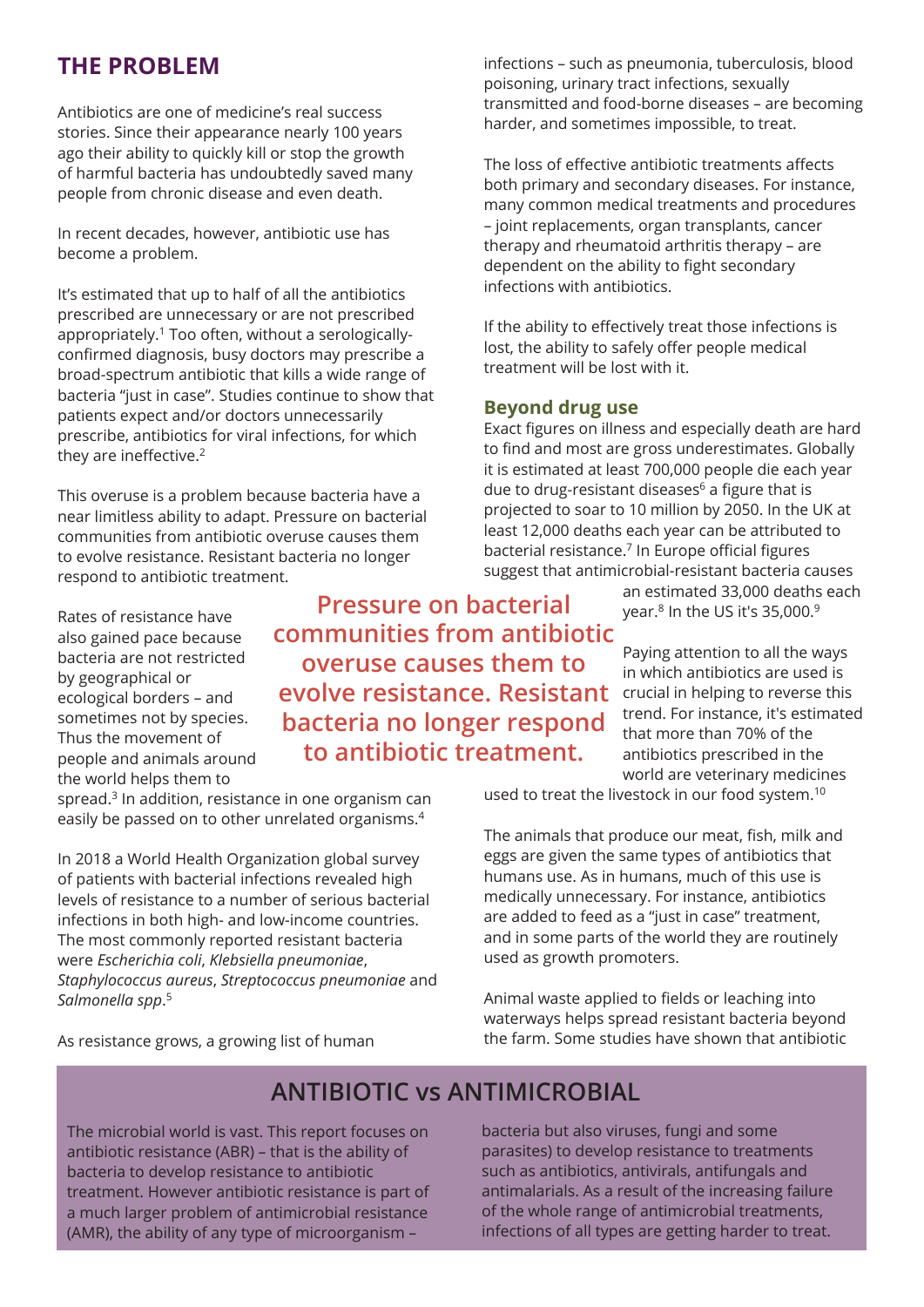residues remain in the animal products we eat. $11$ 

Less well known is the fact that that honey bees are also reared largely in intensive systems. That means, like other types of industrial 'livestock' they are routinely treated with antibiotics.

Research from the US<sup>12</sup> has found that honeybees treated with a common antibiotic, tetracycline, tended to have lower levels of beneficial bacteria in their guts and elevated levels of *Serratia*, a bacterium that is lethal to bees. Treated bees were also half as likely to survive the week after treatment compared to untreated bees.

This impact on our bees has a direct effect on both the environment and humans since bees are a keystone species necessary for the pollination of many plants and food crops.

**other factors – such as climate** European population in the **The rise in multidrug-resistant bacteria is rightly attributed to the overuse of antibiotics but it's also important to consider change and pollution**

Certain chemicals used in home health products are also problematic. Triclosan – a synthetic antibacterial widely used in products like toothpaste, hand cleaners and even sunscreens – is driving the development of resistant bacteria. 13

Triclosan enters streams and rivers through domestic wastewater and leaky or overflowing sewers and, via a process called horizontal gene transfer, 14 it can pass resistance on to bacteria there.

In the same way, washing fabrics treated with triclosan or other antibacterial chemicals, such as silver and trichlocarban, can contribute to the development of resistant bacteria. 15

#### **Environmental amplifiers**

Although the rise in multidrug-resistant bacteria is rightly attributed to the overuse of antibiotics in human and animal medicine, it's also important to consider other factors – such as climate change and pollution.

For instance, scientists have found that climate variability has made *Vibrio cholerae*, the bacterium that causes cholera, more robust. While it normally prefers a warm tropical atmosphere, under pressure from a changing climate, it has rapidly evolved to be less sensitive to temperature changes. 16

There is evidence that *Yersinia pestis*, the bacterium that causes bubonic plague (known commonly as the Black Death), favours a warmer climate.

> Just a 1°C increase in spring temperatures could lead to a more than 50% increase in incidence of the disease that wiped out nearly half the mid-1300s.

Even air pollution can drive bacterial resistance. A major component of polluted air is black carbon, which is produced through the burning of fossil fuels such as diesel, biofuels and biomass.

New research has shown the bacteria that can cause respiratory infections, such as *Staphylococcus aureus* and *Streptococcus pneumoniae*, become more resistant to common antibiotics when exposed to airborne pollutants like black carbon. 17

#### **Harmful to human health**

Overuse of antibiotics is also linked to a range of chronic human health problems.

The human gut contains more than 100 trillion individual bacteria, from more than 500 different species – all in a delicate balance. This is our 'gut microbiome'. A healthy microbiome is critical for an optimally functioning immune system. 18

## **THE INFLUENCE OF NON-ANTIBIOTIC DRUGS**

Several non-antibiotic medications can have a devastating effect on the microbiome – making it harder to fight off bacterial infections. 24

German researchers recently found that a quarter of the 923 non-antibiotic drugs they tested – including acid-reducing medications, antivirals, blood-pressure medications, anti-psychotics and chemotherapy drugs – had this effect.

They also found that that consumption of nonantibiotic drugs may promote antibiotic

resistance in part because the general resistance mechanisms of microbes to human-targeted drugs and to antibiotics seem to overlap.

These are serious and worrying findings given that as a population we take many non-antibiotic drugs – especially acidreducing medications and blood-pressure drugs – often for long periods of time.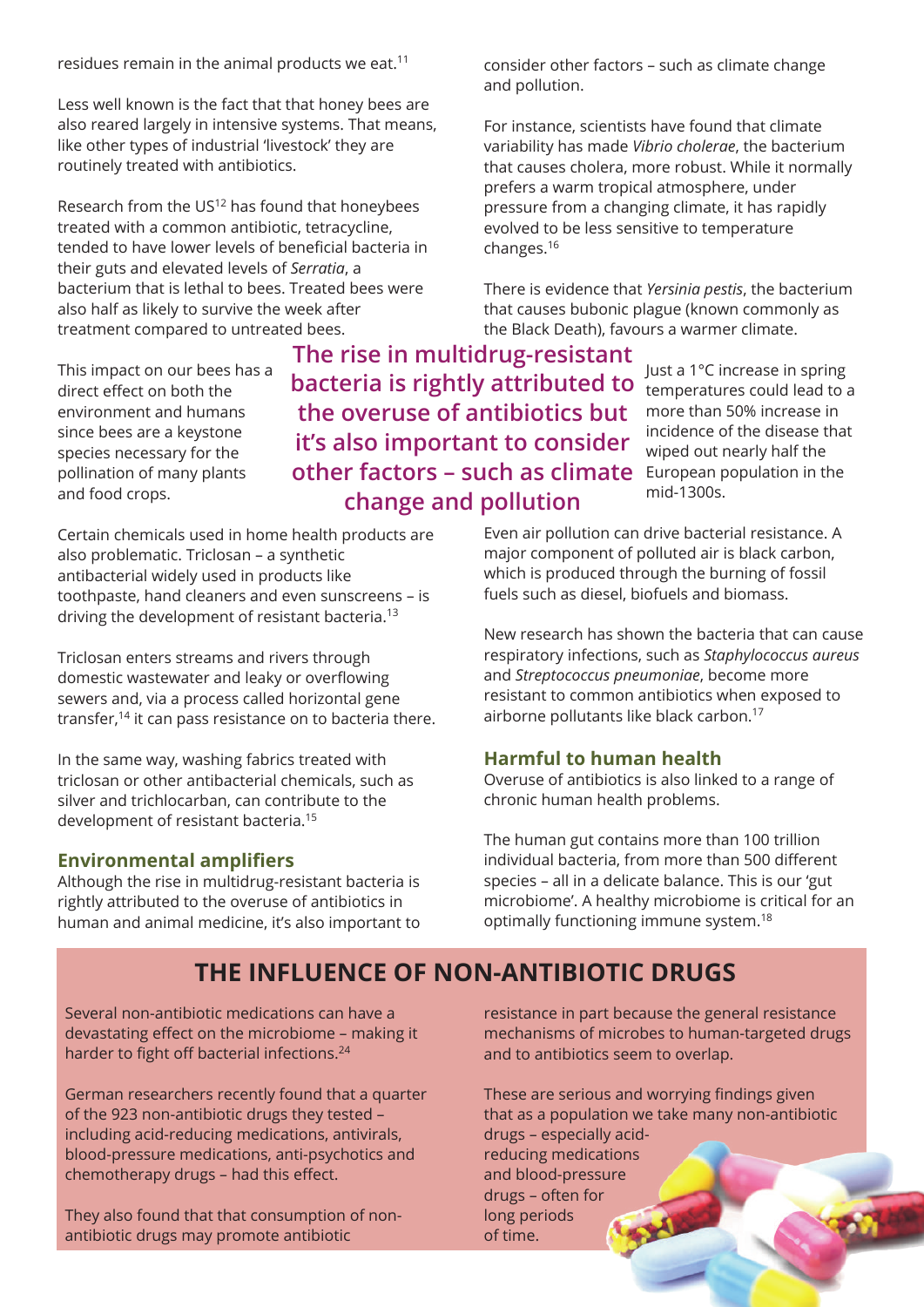From immune-related disorders like allergies and asthma to the ability to fight off pathogens, our microbiome is now understood to be deeply involved in controlling our health. 19

Scientists now suspect that antibiotic use, and especially overuse, can have effects on everything from the immune system to glucose metabolism, food absorption, obesity, stress and behaviour.

For instance, antibiotic use in babies under 6 months of age is linked to being overweight at the age of 3. 20 This effect has also been seen in farm animals as well as experimental animals. 21

In children there is also a significant association between early antibiotic use and the development of food allergies, according to data from the US.<sup>22</sup>

The scientists found that the risk of developing a food allergy increased with the number of antibiotic prescriptions a child had and was much greater in those children who received broad-spectrum antibiotics as opposed to more targeted ones.

Yet another study has shown that antibiotic overload can lead to a greater risk of inflammatory bowel disorders such as Crohn's disease. 23

#### **A threat to the natural world**

The highest concentrations of antibiotics in soil or water are usually found in areas adjacent to hospitals, wastewater treatment plants and farms with large numbers of livestock or where soils are treated with manures.

One eye-opening study<sup>25</sup> discovered there is often

significant pollution near pharmaceutical factories in countries like India and China (where some of the highest rates of bacterial resistance are seen).

Outside of one plant in India, for example, 95% of water samples taken contained multidrug-resistant bacterial strains.

Wastewater treatment plants aren't designed to fully remove antibiotic or other pharmaceutical compounds. This means resistant bacteria can quickly and easily spread through human populations as well as into the natural environment where they have a damaging effect on aquatic and soil organisms essential to a healthy environment.

Many microbial species found in the environment, for example, play important roles in natural cycles of nutrients, food production and climate regulation. Some help to degrade harmful contaminants such as pesticides.

#### **How to cope**

We use too many antibiotics. We use them for the wrong things, at the wrong times and in amounts that are risky for us individually and as a society.

There is an urgent need to find a way out of a vicious cycle which is making essential medicines less and less effective. There is also a need to take prevention more seriously.

The stronger your immune system is, the less likely it is that you will succumb to any kind of 'bug'. Many foods and herbs help treat uncomplicated infections without the need to resort to antibiotics.

## **A GLOBAL STRATEGY FOR USE**

Many health agencies around the world now promote the notion of 'antibiotic prudence' or 'antibiotic stewardship'. What does this mean? It involves first and foremost recognising that resistance is a widespread problem, that it is largely man-made and that doctors have a role to play in addressing it.

Part of good antimicrobial stewardship is selecting the right drug at the right dose and for the right length of treatment in order to cure an infection, while minimizing the risk of adverse effects on the patient and promoting resistant bacterial strains.

It's worth remembering that most illnesses are self-limiting and, provided you are otherwise healthy, antibiotics may not need to be your first line of treatment if you succumb to an infection.

The benefits of this approach can be seen in modern approaches to, for example, urinary tract infections where a combination of functional foods such as cranberry or probiotics, good hygiene and extra hydration can deliver good results.

A similar approach can be found in wound healing where advances in dressings such as hydrocolloids, as well as research showing that antibacterial Manuka honey and, again, good hygiene can help prevent infection and speed healing.

In this way healthcare practitioners can ensure that today's patients – and tomorrow's – can continue to benefit from antibiotic treatment when it is needed.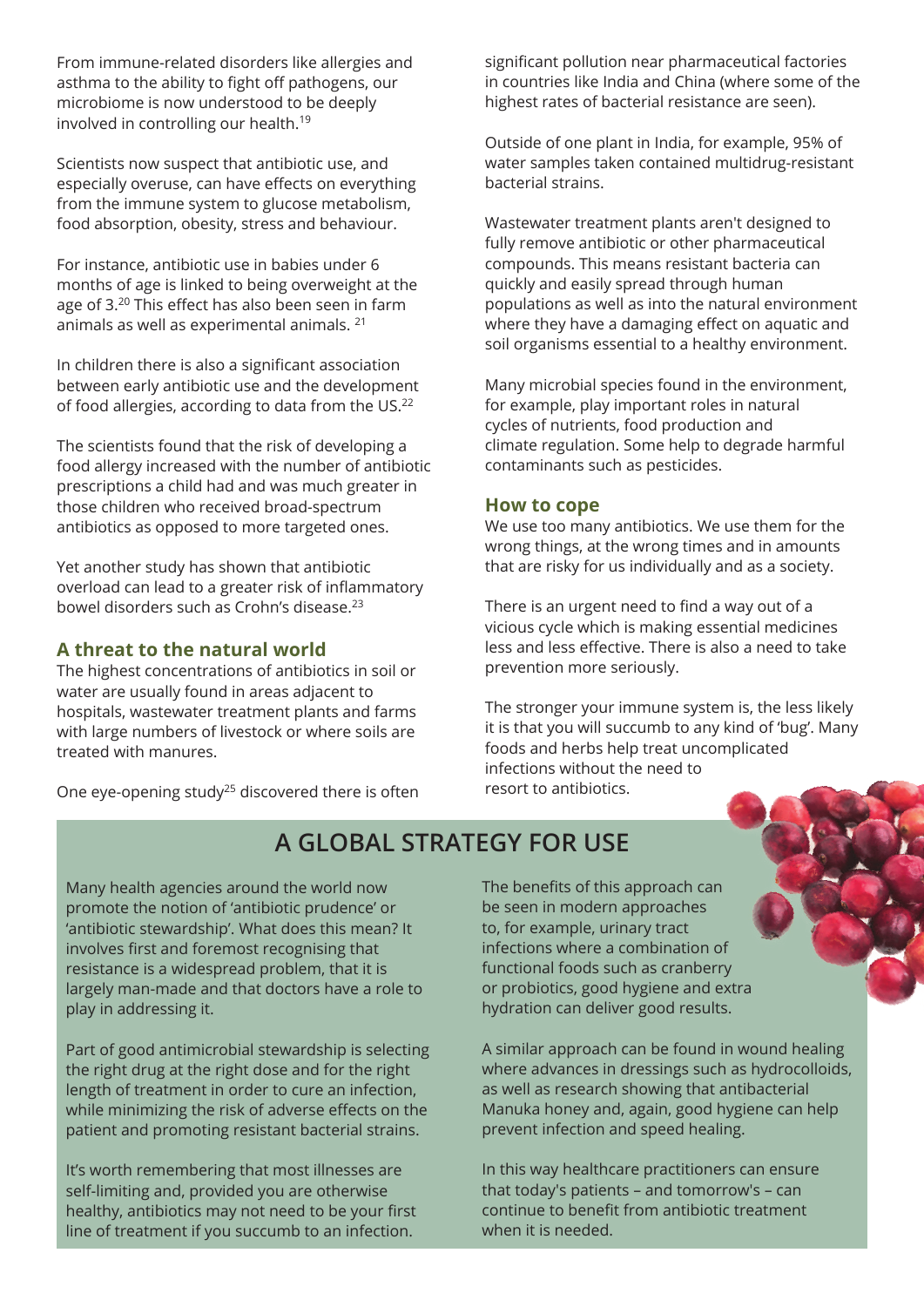Disease does not simply arise in a vacuum. Thus, diet, lifestyle, stress levels, physical fitness, hygiene, environmental pressures, are all integral to a multifaceted approach to prevention – and also to any ongoing treatment regimen.

#### **PREVENTION**

The immune system is the body's first line of defence in the prevention of disease. The healthier your immune system, the greater your ability to fight off any harmful invaders like pathogenic bacteria – and the less likely you are to succumb to sickness.

A healthy immune system has the ability to produce a million specific antibodies within a minute and to recognise and disarm a billion different invaders. To **treat uncomplicated infections** inhibit the growth of **Many foods and herbs help without the need to resort to antibiotics**

do this effectively the immune system is dependent on a myriad of nutrients.

It is thought that most known vitamins, minerals, amino acids and fats are synergistically involved in this response. Specifically lack of vitamin A, Bcomplex, C and E suppress immunity, as do deficiencies of iron, zinc magnesium and selenium.

Bone marrow, the lymphatic system, the thymus, liver and spleen are important immune system organs, but the foundation of the immunity is cradled in the health of the gut microbiota. 26

A healthy gut wall is packed full of lymphocytes (white blood cells) poised to safeguard the body. Lymphocytes produce immunoglobulins, commonly known as antibodies, which identify and help the body fight off infective agents.

The most important one in the gut is Secretory Immunoglobulin A (IgA), which protects the body from bacteria, viruses and parasites. A healthy microbiota also produces many other important cells that are used in the immune response.

Disruption of the innate bacterial community, that forms a layer on the gut wall, compromises the immune system.

Fewer immune cells are produced, fewer nutrients necessary to support the body's entire immune system are absorbed and partially digested food and toxins

#### **Mushrooms (***Agaricus***)**

particularly beneficial.

**Onion (***Allium cepa***)**

Mushrooms are the fruiting body of certain fungi. Among the most widely studied varieties is Shiitake (*Lentinus edodes*), which has significant food and medicinal benefits.

move through the damaged gut wall, adding to the strain on an already compromised immune system.

Including antibacterial foods that support gut health

Onion has a long been used as food and medicine.

antibacterial effect of onion. Research has shown it is the sulphur-containing compounds and the flavonoid quercetin in onion that confer these

> antibacterial benefits. Onion extract has been found to

(MRSA) 27 and *Mycobacterium*

methicillin-resistant *Staphylococcus aureus*

*tuberculosi*s.

and strengthen the immune system is key to prevention. Those listed below are known to be

Louis Pasteur was the first to describe the

Both the fruiting body and the fungal mycelium (the root-like network connecting groups of growing fungi) naturally produce antimicrobial compounds and many of these target specific bacteria. 28

Several pharmaceutical antibiotics have been developed from fungi and it is thought that fungi may still be an untapped source of antibacterial drugs in the future.

Edible mushrooms are also rich in prebiotic carbohydrates that provide food for beneficial bacteria in the gut, which supports a healthy microbiome and immune system.

#### **Garlic (***Allium sativum L.***)**

Garlic has been used as food and medicine since ancient times. It has a number of different medicinal actions including being antibacterial and providing beneficial effects on the immune system.

Recent research has found that garlic can be

effective against many types of bacteria including *Salmonella* and *Escherichia coli*. <sup>29</sup> Many strains of tuberculosis are now resistant to antibiotics but garlic can be, and is, both a prophylactic and a treatment for this disease. 30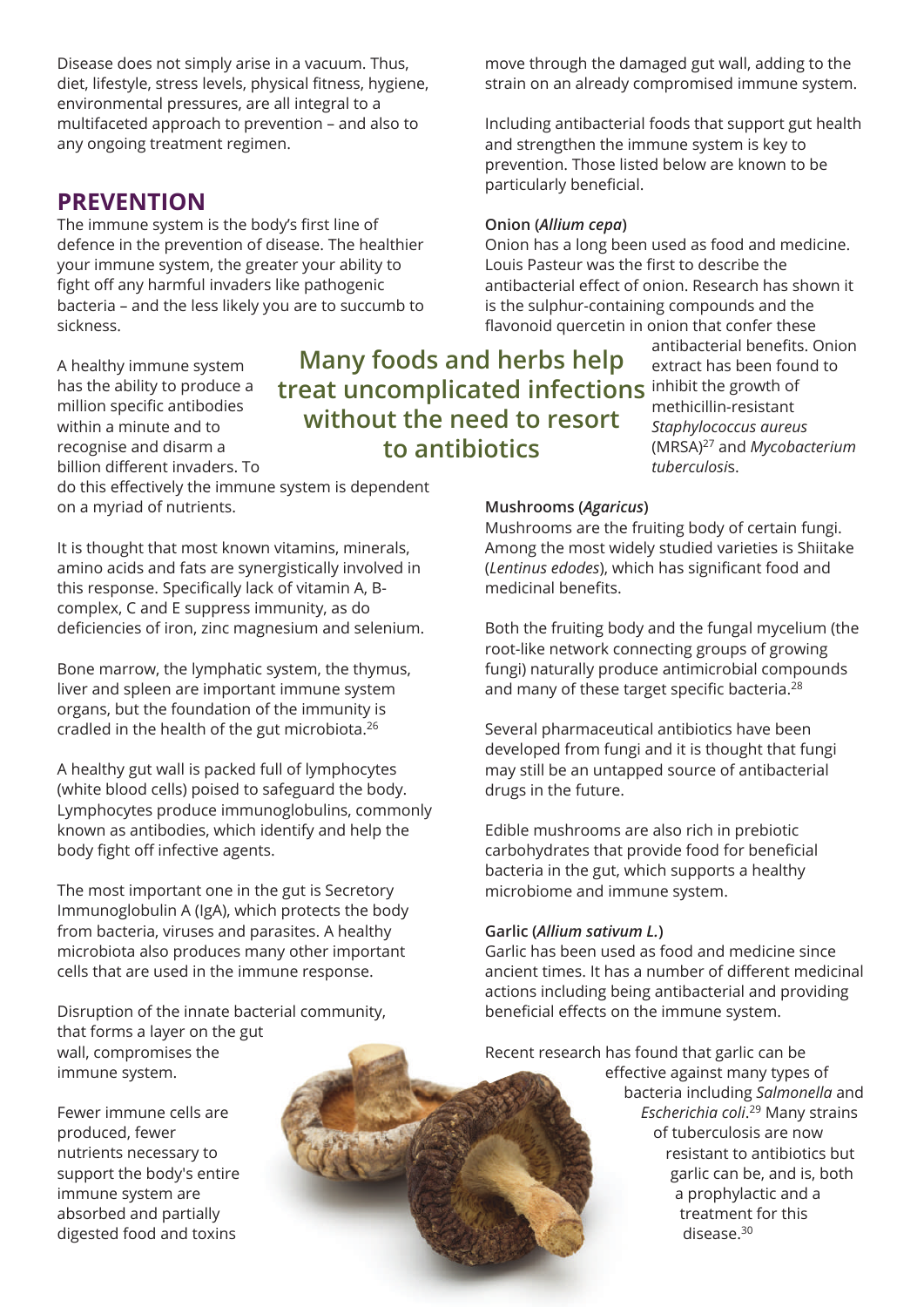#### **Ginger (***Zingiber officinale***)**

Ginger root has been a culinary ingredient and medicine since ancient times. Studies show that ginger has the ability to fight many strains of bacteria. 31 Ethanol extracts of ginger used on *Staphylococcus aureus* and *Streptococcus pyogenes* have a similar effect to pharmaceutical antibiotics such as chloramphenicol and ampicillin.<sup>32</sup>

Ginger also aids digestion, which helps to support gut integrity. The ideal diet to support immunity is

no different from the ideal diet we should be eating every day. It is estimated that there are 820 million people in the world who do not have enough food to eat. In addition there is an epidemic of obesity and overweight. All of these forms of malnutrition compromise the immune system which is fundamental to

preventing disease. 33

#### **Herbal Help**

The immune system is your body's ultimate defence system against infectious agents such as bacteria. Most of the time, supported by a healthy diet and lifestyle, it deals efficiently with health challenges. But at times when extra support is needed, natural remedies such as herbs can be helpful.

Herbal medicine is one of the most widely used forms of medicine on the planet. The World Health Organization acknowledges its importance to people all over the world and supports its appropriate use to maintain health, as well as to prevent, diagnose, improve or treat physical and mental illnesses.

"Appropriate use" means the use of herbs that not only have a long tradition of safe and effective use but which by modern science.

Research into many traditional herbs and other natural remedies shows they

have immune boosting and antibacterial properties that can help treat uncomplicated infections.

These are attributed to the wide range of chemicals that plants produce to protect their own health and to help them grow and cope with challenges in their environments, such as insect and animal predators, bacterial, fungal and other disease-causing organisms and even climate challenges.

Many of the herbal remedies included below are commonly available in health stores, online and, depending on your level of knowledge, confidence and skill, some can even be foraged and prepared at home.

Herbs can be taken as teas, tinctures or capsules or, for skin infections, applied externally as balms, creams and oils and even poultices.

Always follow the instructions on the label and if in doubt seek the advice of a qualified herbalist.

#### **Goldenseal (***Hydrastis canadensis***)**

Goldenseal is a natural antibiotic that can be used to treat mucous membrane ailments like chronic sinusitis and chronic urinary tract infections and in inflammatory conditions caused by allergy or infection. It is often found combined with echinacea in immune stimulating herbal formulas.

Its active component, berberine (also found in barberry, Oregon grape and tree turmeric) has been shown to have a broad antibiotic effect and can be useful in the treatment of acute diarrhoea caused by a range of nasty bugs including *Staphylococcus aureus*, 34 *Escherichia coli*, *Giardia lamblia*, *Salmonella* and *Vibrio cholerae*. 35

#### **Japanese knotweed (***Polygonum cuspidatum***)**

Gardeners may know it as an invasive species, but as a herbal remedy, Japanese knotweed is particularly useful for hard-to-treat infections, especially those involving bacterial biofilms. 36

Biofilms are colonies of bacteria that clump together under a protective 'film' that hides bacteria from the immune system and keeps antibiotics from reaching them.

> The presence of biofilms is now recognized as a key factor in many chronic infections that don't respond to treatment.

The key to Japanese knotweed's effectiveness is a high level of resveratrol, a

compound often associated with grapes and red wine, but also abundant in other plants like peanuts, cocoa, blueberries, bilberries and cranberries.

Extracts have been shown to be effective against *Borrelia burdorferi*, <sup>37</sup> which causes chronic Lyme disease and *Propionibacterium acnes* (a cause of acne) where the long-term use of antibiotics has encouraged biofilm formation. 38

have also stood up to scrutiny **its importance to people all The World Health Organization acknowledges over the world and supports**

## **its appropriate use to maintain health.**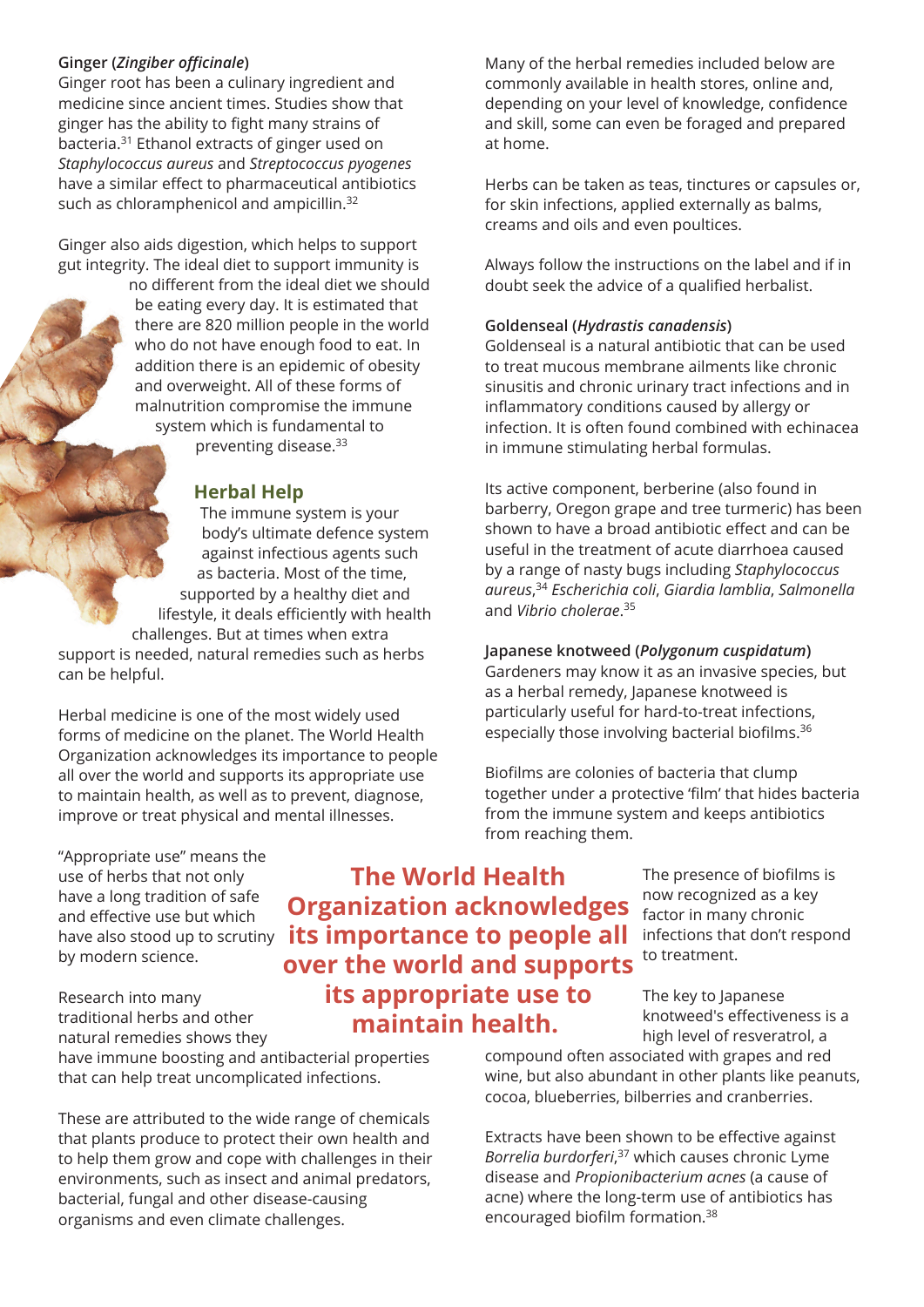#### **Echinacea (***Echinacea purpurea, Echinacea angustifolia***)**

Among the most widely used of natural remedies, numerous studies have shown echinacea to be antioxidant, antiviral and antibacterial.<sup>39</sup> This combination makes it extremely valuable in treating respiratory infections such as colds, flu, catarrh and bronchial infections.

It has been shown to limit the growth of *Escherichia coli*, *Propionibacterium acnes*, *Clostridium difficile*, *Haemophilus influenzae* and *Staphylococcus aureus* and as such can be useful for intestinal and skin infections, including herpes. 40

In respiratory infections there can sometimes be coinfection with bacteria and viruses and, so, because of its dual action on bacteria and viruses echinacea may be a good choice.

#### **Uva ursi (***Arctostaphylos uva-ursi***)**

The leaves of uva ursi are traditionally brewed into a tea to improve urinary health. In particular it has a

long history of treating urinary tract infections (UTIs). 41

Up until the development of sulfa antibiotics, the principal active component of uva ursi,

arbutin, was frequently prescribed as a urinary antiseptic. This is because arbutin breaks down into a substance called hydroquinone glucuronide.<sup>42</sup> When this is eliminated through urine, it prevents bacteria from adhering to tissue in the area, thus reducing the risk of infection.

#### **Tea tree (***Melaleuca alternifolia***)**

The Aborigines traditionally crushed fresh tea tree leaves and inhaled the volatile oils to relieve colds and headaches. Modern research has shown that *Escherichia coli* and *Staphylococcus aureus* infections can all be inhibited by tea tree. 43

It has also been shown to have antimicrobial, antiseptic, antiviral, anti-fungal and expectorant properties making it effective against a wide range of organisms including those that cause candidiasis, herpes, athlete's foot, impetigo and ringworm.

#### **Oregano (***Origanum vulgare***)**

Prized for centuries for its healing qualities, oregano is traditionally used to treat complaints as diverse as indigestion and diarrhoea, rheumatism and stubborn coughs.

It has a broad spectrum antibiotic action that may help treat respiratory and other infections. The essential oil is particularly useful in helping to clear sinuses and thin phlegm.

Oregano essential oil contains a high level of a substance called carvacrol which has been shown to be effective against many types of bacteria<sup>44</sup> including *Bacillus cereus*, *Enterococcus faecalis*, *Listeria monocytogenes*, *Staphylococcus aureus*, *Escherichia coli*, *Pseudomonas fluorescens*, *Salmonella typhimurium*, *Vibrio cholerae*, and *Vibrio vulnificus*. Carvacrol has also been shown to boost the effectiveness of several conventional antibiotics. 45

#### **Liquorice (***Glycyrrhiza glabra***)**

A traditional folk remedy popular in Chinese and European medicine, liquorice is commonly thought of as an anti-inflammatory and expectorant herb.

But modern studies have also shown that it has a significant antibacterial activities against *Staphylococcus aureus* – a main source of infection in

## **The food industry often relies on rosemary extract to kill bacteria that can contaminate leafy vegetables**

both hospitals and the community – as well as *Escherichia coli*, *Pseudomonas aeruginosa*, *Bacillus subtilis* 46 and the fungus, *Candida albicans*.

A range of substances found in liquorice including 18 beta-glycyrrhetinic acid, licochalcone E, Licochalcone A, glabridin (GLD) and Liquiritigenin (LTG) are thought to be responsible for its antimicrobial effects.

#### **Rosemary (***Rosmarinus officinalis***)**

A kitchen cupboard staple, rosemary is known to contain a number of different volatile oils that have been shown to be active against a range of bacteria.

The food industry often relies on rosemary extract to kill bacteria such as *Listeria monocytogenes*, *Escherichia coli* and *Salmonella enterica* that can contaminate leafy vegetables. 47

#### **Apple cider vinegar**

Traditionally fermented vinegars, brewed from fruits or grains, have been used for centuries to kill bacteria and fight infection.

The organic acids in vinegar (mainly acetic acid) pass easily into the cell membranes of microorganisms 48 leading to bacterial cell death. This antibacterial activity is one reason why vinegar remains a popular natural household cleaner.

Acetic acid can also break up the biofilms 49 responsible for many stubborn bacterial infections.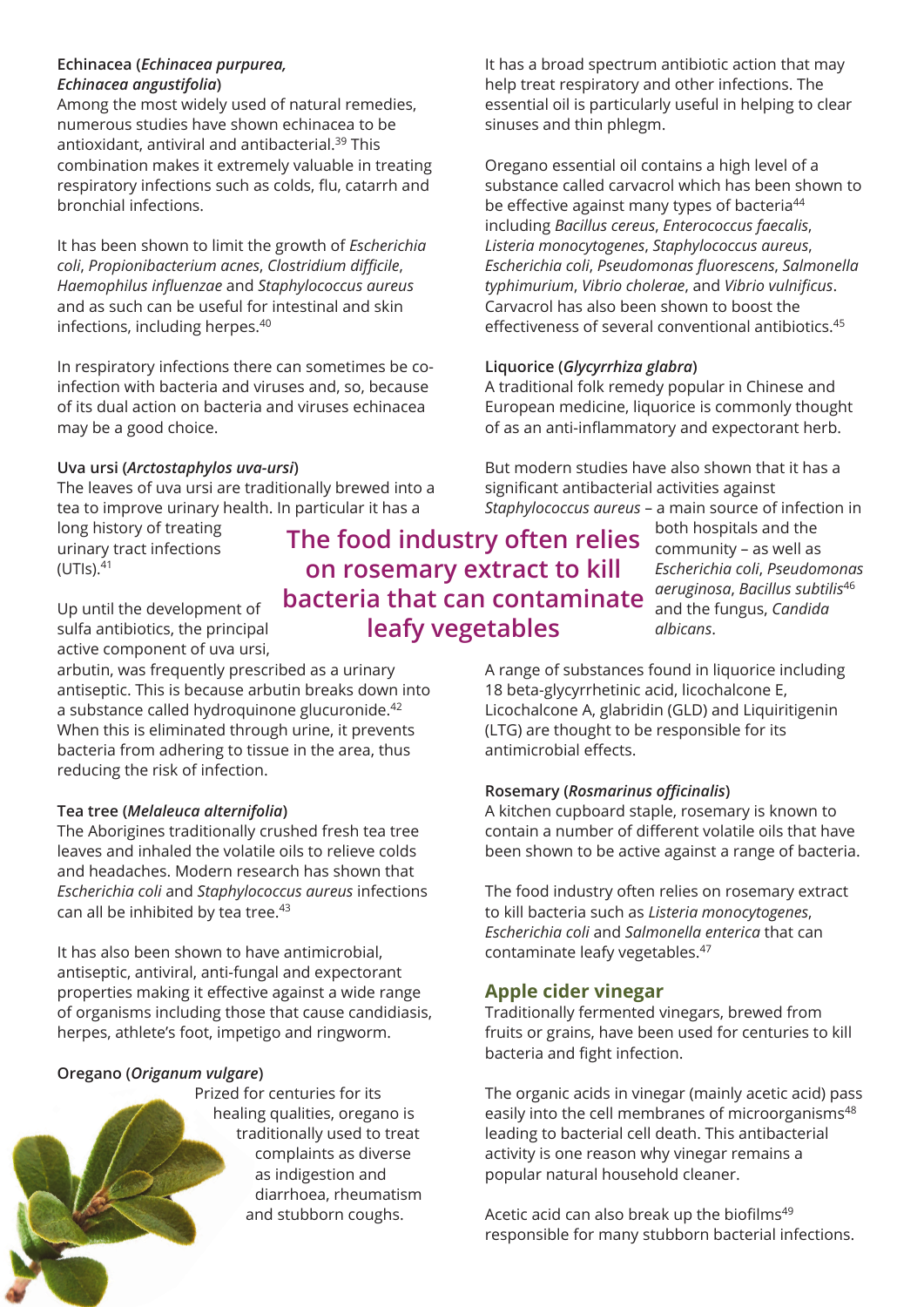Apple cider vinegar, in particular, has been shown to be effective against *Escherichia coli* and *Staphylococcus aureus*. Research suggests it could also be a useful, inexpensive and non-toxic disinfectant against drug-resistant tuberculosis bacteria 50 as well as other hard-to-kill mycobacteria.

#### **Cannabidiol (CBD)**

A recent discovery is that cannabidiol (CBD), an active component of cannabis, can kill 'gram positive' bacteria such as *Staphylococcus aureus*, which can cause skin infections, and *Streptococcus pneumoniae*, which can cause strep throat). 51 Its effectiveness has been compared to that of conventional antibiotics like vancomycin or daptomycin.

CBD also appears to be able to penetrate the biofilms that can make bacterial infections so hard to treat. It has not, however, been shown to be effective against gram-negative bacteria such as

*Salmonella* (found in undercooked foods) and *Escherichia coli* (the cause of urinary tract infections, diarrhoea and other ailments).

**Raw Honey**

Honey has been used to support immunity and heal infections for millennia. Manuka honey is by far the most well-known healing honey. A powerful immune stimulant and antibacterial, it has made its way into hospitals as an effective alternative for wound healing. But manuka is not the only healing honey.

Raw honey is also considered an important antibacterial treatment, especially for skin infections. Its effectiveness is due to the presence of a range of lactic acid bacteria <sup>52</sup> which produce a variety of active antimicrobial compounds.

These lactic acid bacteria have been shown to kill pathogens such as including methicillin-resistant *Staphylococcus aureus* and vancomycin-resistant *Enterococcus faecium* (VREF), among others.

#### **Phage therapy**

In the late 1920s when antibiotics were being developed, another treatment – bacteriophages – was also being studied. Antibiotics reached the marketplace first and were so successful that research into bacteriophages, or 'phages', stalled. But as resistant bacteria have become more of a problem, attention is turning once again to phages.

Phages are viruses that attack and kill bacteria (bacteriophage literally means 'bacteria eater').

**Phages are viruses that attack and kill bacteria; 'bacteriophage' literally means 'bacteria eater'**

of bacteria.

the potential of phages. For instance, the US Food and Drug Administration (FDA) has approved of some phage mixtures to help stop bacterial growth in pre-prepared foods.

Phages have many advantages: they are naturally occurring, can be used on their own or in combination with antibiotics and, crucially, their use hasn't yet been linked to any adverse effects in patients.

But they have some disadvantages too. The fact that the action of specific phages is limited to specific bacteria is seen as a barrier to commercialising them. Doctors would, for instance, need to know exactly what bacteria is at the root of an infection before prescribing a particular phage.

This has led some scientists to try and genetically engineer <sup>55</sup> broad spectrum phages for medical use. But this brings up a complex question of environmental control. What happens if, for instance, these engineered organisms enter the natural environment, either from the lab or when excreted form the body?

Additionally, it's not known if phage therapy may, with wider use, trigger bacterial resistance.

Nevertheless, phages are worthy of more study as a more natural approach to infection control, especially in vulnerable patients whose health might be compromised by long-term antibiotic use.



Although phage therapy isn't routinely used in Western medicine, it is used in Eastern European hospitals 53 particularly in paediatric, surgical and burns units.

The evidence for phage therapy is encouraging but not yet robust. So far it consists mostly of laboratory testing and case studies. These show effectiveness against *Clostridium difficile*, and a range of bacteria 54 that can cause food poisoning including *Salmonella*, *Listeria*, *Escherichia coli*, *Mycobacterium tuberculosis*, *Campylobacter* and *Pseudomona*s.

In fact, the processed food industry has been quicker than the medical community to pick up on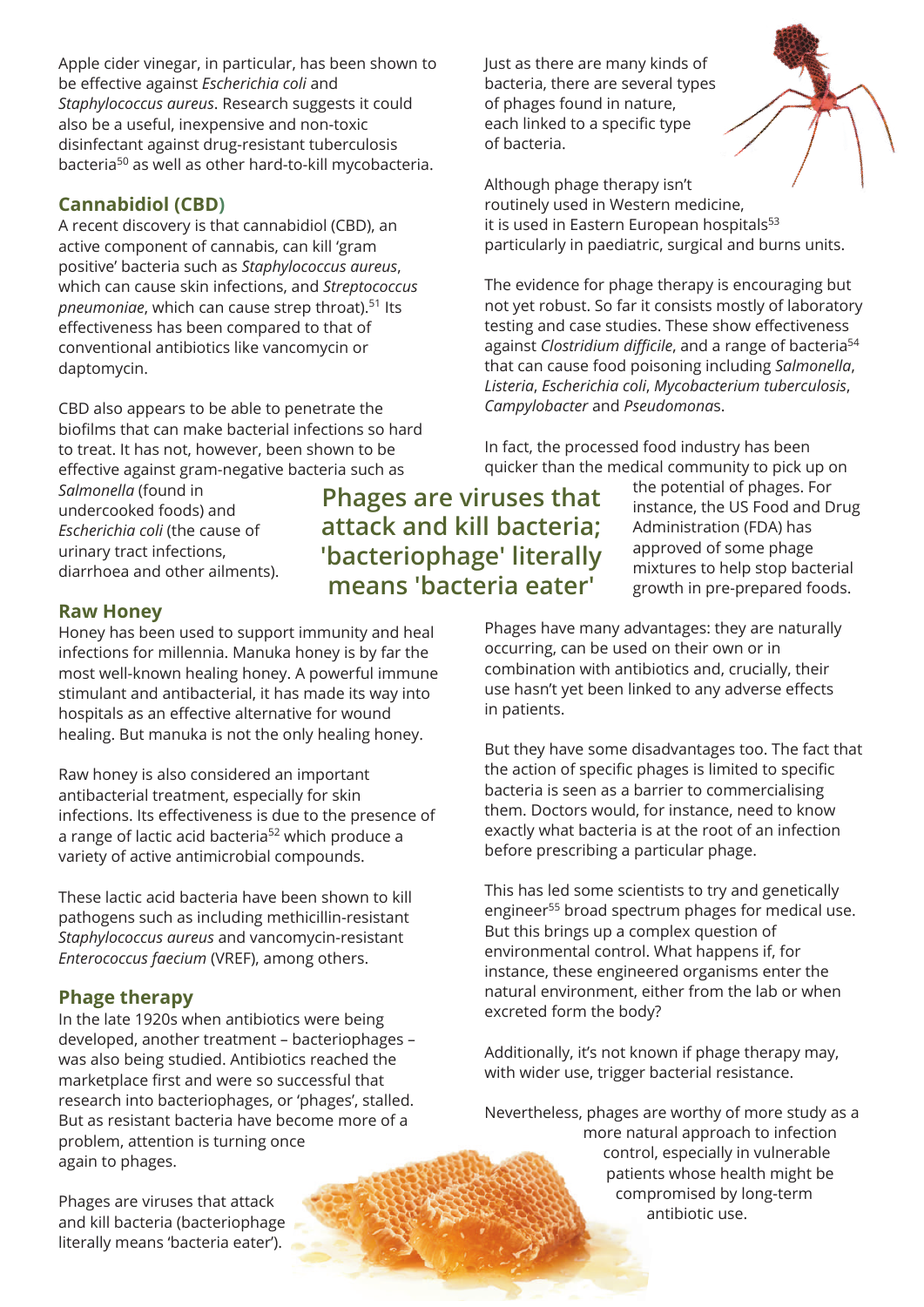## **REFERENCES**

Click on links to acess

**1** <https://jamanetwork.com/journals/jama/fullarticle/2518263>

**2** https://www.bmj.com/bmj/sectionp[df/763087?path=/bmj/349/7972/News.full.pdf](https://www.bmj.com/bmj/section-pdf/763087?path=/bmj/349/7972/News.full.pdf ) See also [https://aricjournal.biomedcentral.com/articles/10.1186/s1375](https://aricjournal.biomedcentral.com/articles/10.1186/s13756-016-0134-3 ) 6-016-0134-3

**3** [http://www.thelancet.com/journals/laninf/article/PIIS1473-](http://www.thelancet.com/journals/laninf/article/PIIS1473-3099%2816%2930319-X/abstract   ) 3099%2816%2930319-X/abstract

**4** [https://www.frontiersin.org/articles/10.3389/fmicb.](https://www.frontiersin.org/articles/10.3389/fmicb.2019.01933/full) 2019.01933/full

**5** [https://www.who.int/news-room/detail/29-01-2018-high](https://www.who.int/news-room/detail/29-01-2018-high-levels-of-antibiotic-resistance-found-worldwide-new-data-shows)levels-of-antibiotic-resistance-found-worldwide-new-datashows

**6** [https://www.who.int/news-room/detail/29-04-2019-new](https://www.who.int/news-room/detail/29-04-2019-new-report-calls-for-urgent-action-to-avert-antimicrobial-resistance-crisis)report-calls-for-urgent-action-to-avert-antimicrobialresistance-crisis

**7** https://www.thebureauinvestigates.com/stories/2016-12- 1[1/superbugs-killing-twice-as-many-people-as-government](https://www.thebureauinvestigates.com/stories/2016-12-11/superbugs-killing-twice-as-many-people-as-government-says)says

**8** [https://www.ecdc.europa.eu/en/news-events/33000-peop](https://www.ecdc.europa.eu/en/news-events/33000-people-die-every-year-due-infections-antibiotic-resistant-bacteria )ledie-every-year-due-infections-antibiotic-resistant-bacteria

**9** [https://www.aappublications.org/news/2019/11/13/](https://www.aappublications.org/news/2019/11/13/antibioticresistance121319  ) antibioticresistance121319

**10** [https://science.sciencemag.org/content/365/6459/eaaw1944](https://science.sciencemag.org/content/365/6459/eaaw1944  )

**11** <https://www.ncbi.nlm.nih.gov/pmc/articles/PMC6081861/>

**12** [https://journals.plos.org/plosbiology/article?id=10.1371/](https://journals.plos.org/plosbiology/article?id=10.1371/journal.pbio.2001861) journal.pbio.2001861

**13** [https://pubs.acs.org/doi/abs/10.1021/es401919k](https://pubs.acs.org/doi/abs/10.1021/es401919k )

**14** [https://www.yourgenome.org/video/horizontal-gene](https://www.yourgenome.org/video/horizontal-gene-transfer   )transfer

**15** https://www.naturalhealthnews.uk/environment/ 20[11/12/antibacterial-clothing-a-fashionable-threat-to](https://www.naturalhealthnews.uk/environment/2011/12/antibacterial-clothing-a-fashionable-threat-to-human-health/ )human-health/

**16** [http://www.ncbi.nlm.nih.gov/pmc/articles/PMC2744514/](http://www.ncbi.nlm.nih.gov/pmc/articles/PMC2744514/ )

**17** http://onlinelibrary.wiley.com/doi/10.1111/1462- 29[20.13686/abstract;jsessionid=62F35734CD4CC873E4B4F89](http://onlinelibrary.wiley.com/doi/10.1111/1462-2920.13686/abstract;jsessionid=62F35734CD4CC873E4B4F89A8D8C4F5C.f02t03 ) A8D8C4F5C.f02t03

**18** [http://www.ncbi.nlm.nih.gov/pmc/articles/PMC3995010/](http://www.ncbi.nlm.nih.gov/pmc/articles/PMC3995010/ )

**19** [https://www.naturalhealthnews.uk/article/get-smart-take](https://www.naturalhealthnews.uk/article/get-smart-take-good-care-of-your-second-brain/)good-care-of-your-second-brain/

**20** [http://www.nature.com/ijo/journal/v37/n1/full/](http://www.nature.com/ijo/journal/v37/n1/full/ijo2012132a.html   ) ijo2012132a.html

**21** [http://www.nature.com/nature/journal/v488/n7413/](http://www.nature.com/nature/journal/v488/n7413/full/nature11400.html) full/nature11400.html

**22** [http://aacijournal.biomedcentral.com/articles/10.1186/](http://aacijournal.biomedcentral.com/articles/10.1186/s13223-016-0148-7 ) s13223-016-0148-7

**23** <https://www.ncbi.nlm.nih.gov/pubmed/21912437>

**24** [https://www.nature.com/articles/nature25979](https://www.nature.com/articles/nature25979 )

**25** [https://link.springer.com/article/10.1007%2Fs15010-017-](https://link.springer.com/article/10.1007%2Fs15010-017-1007-2) 1007-2

**26** [https://www.frontiersin.org/articles/10.3389/fimmu.](https://www.frontiersin.org/articles/10.3389/fimmu.2018.01830/full ) 2018.01830/full See also [https://www.ncbi.nlm.nih.gov/pmc/](https://www.ncbi.nlm.nih.gov/pmc/ articles/PMC3337124/) articles/PMC3337124/

**27** <https://www.ncbi.nlm.nih.gov/pubmed/9354029>

**28** Stammets P, Mycelium Running: How Mushrooms Can Help Save the World, Ten Speed Press, July 2004. See [https://www.amazon.co.uk/Mycelium-Running-Gardening-](https://www.amazon.co.uk/Mycelium-Running-Gardening-Medicinal-Mushrooms/dp/1580085792/)Medicinal-Mushrooms/dp/1580085792/

**29** [https://www.ncbi.nlm.nih.gov/pmc/articles/PMC5486105/](https://www.ncbi.nlm.nih.gov/pmc/articles/PMC5486105/ )

**30** <https://www.ncbi.nlm.nih.gov/pubmed/25035540>

**31** <https://www.ncbi.nlm.nih.gov/pmc/articles/PMC5486105/>

**32** https://www.researchgate.net/publication/261550509 \_Comparative\_Studies\_of\_Antibacterial\_Effect\_of\_some\_Antibiot ics[\\_and\\_Ginger\\_Zingiber\\_officinale\\_on\\_two\\_pathogenic\\_bacteria](https://www.researchgate.net/publication/261550509 _Comparative_Studies_of_Antibacterial_Effect_of_some_Antibiotics_and_Ginger_Zingiber_officinale_on_two_pathogenic_bacteria)

**33** <http://www.fao.org/3/ca5162en/ca5162en.pdf>

**34** [https://www.nature.com/articles/srep24748](https://www.nature.com/articles/srep24748 )

**35** [http://impactfactor.org/PDF/IJPPR/7/IJPPR,Vol7,Issue1,](http://impactfactor.org/PDF/IJPPR/7/IJPPR,Vol7,Issue1,Article8.pdf ) Article8.pdf

**36** [https://www.ncbi.nlm.nih.gov/pmc/articles/PMC3591221/](https://www.ncbi.nlm.nih.gov/pmc/articles/PMC3591221/pdf/BMRI2013-150653.pdf ) pdf/BMRI2013-150653.pdf

**37** [https://www.biorxiv.org/content/10.1101/652057v1](https://www.biorxiv.org/content/10.1101/652057v1 )

**38** [https://www.ncbi.nlm.nih.gov/pubmed/22305279](https://www.ncbi.nlm.nih.gov/pubmed/22305279 )

**39** <https://onlinelibrary.wiley.com/doi/full/10.1002/ptr.6101>

**40** [https://www.ncbi.nlm.nih.gov/pmc/articles/PMC3205674/](https://www.ncbi.nlm.nih.gov/pmc/articles/PMC3205674/ )

**41** [https://bmccomplementmedtherapies.biomedcentral.](https://bmccomplementmedtherapies.biomedcentral. com/articles/10.1186/s12906-018-2266-x ) com/articles/10.1186/s12906-018-2266-x

**42** [https://www.ncbi.nlm.nih.gov/pubmed/24296864](https://www.ncbi.nlm.nih.gov/pubmed/24296864 )

**43** [https://www.ncbi.nlm.nih.gov/pmc/articles/PMC1360273/](https://www.ncbi.nlm.nih.gov/pmc/articles/PMC1360273/ )

**44** [https://www.ncbi.nlm.nih.gov/pmc/articles/](https://www.ncbi.nlm.nih.gov/pmc/articles/ PMC4347498/?report=classic ) PMC4347498/?report=classic

**45** [https://www.ncbi.nlm.nih.gov/pubmed/23445470](https://www.ncbi.nlm.nih.gov/pubmed/23445470 )

**46** [https://www.sciencedirect.com/science/article/pii/](https://www.sciencedirect.com/science/article/pii/S2211383515000799 ) S2211383515000799

**47** https://medcraveonline.com/ACP/antibacterial-activitiesof-[rosemary-essential-oils-andnbsptheir-components-against](https://medcraveonline.com/ACP/antibacterial-activities-of-rosemary-essential-oils-andnbsptheir-components-against-pathogenic-bacteria.html )pathogenic-bacteria.html

**48** [https://www.ncbi.nlm.nih.gov/pubmed/17613372](https://www.ncbi.nlm.nih.gov/pubmed/17613372 )

**49** [https://journals.plos.org/plosone/article?id=10.1371/](https://journals.plos.org/plosone/article?id=10.1371/journal.pone.0136190 ) journal.pone.0136190

**50** <https://mbio.asm.org/content/5/2/e00013-14>

**51** [https://www.sciencedaily.com/releases/2019/06/](https://www.sciencedaily.com/releases/2019/06/190623143055.htm ) 190623143055.htm

**52** [https://onlinelibrary.wiley.com/doi/full/10.1111/iwj.12345](https://onlinelibrary.wiley.com/doi/full/10.1111/iwj.12345 )

**53** <https://www.ncbi.nlm.nih.gov/pmc/articles/PMC3278644/>

**54** [https://www.frontiersin.org/articles/10.3389/fmicb.](https://www.frontiersin.org/articles/10.3389/fmicb.2017.00981/full) 2017.00981/full

**55** [https://www.frontiersin.org/articles/10.3389/fmicb.](https://www.frontiersin.org/articles/10.3389/fmicb.2019.00954/full) 2019.00954/full